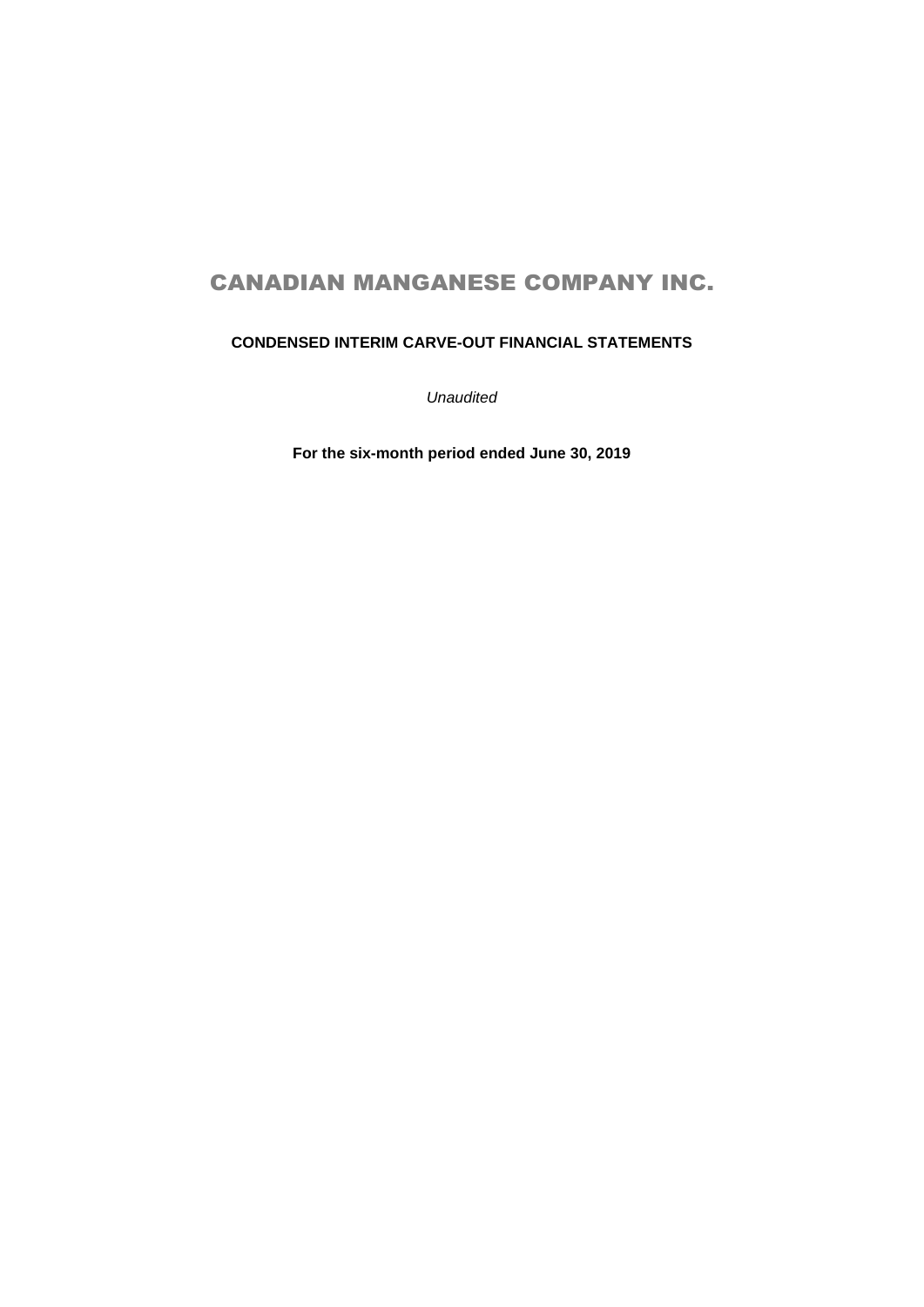## **CONDENSED INTERIM CARVE-OUT FINANCIAL STATEMENTS**

## *Unaudited*

## **For the six-month period ended June 30, 2019**

| <b>INDEX</b>                                                         | <b>PAGE</b> |
|----------------------------------------------------------------------|-------------|
| Condensed Interim Carve-out Statement of Financial Position          |             |
| Condensed Interim Carve-out Statement of Loss and Comprehensive Loss | 2           |
| Condensed Interim Carve-out Statement of Changes in Equity           | 3           |
| Condensed Interim Carve-out Statement of Cash Flows                  | 4           |
| Notes to the Condensed Interim Carve-out Financial Statements        | $5-8$       |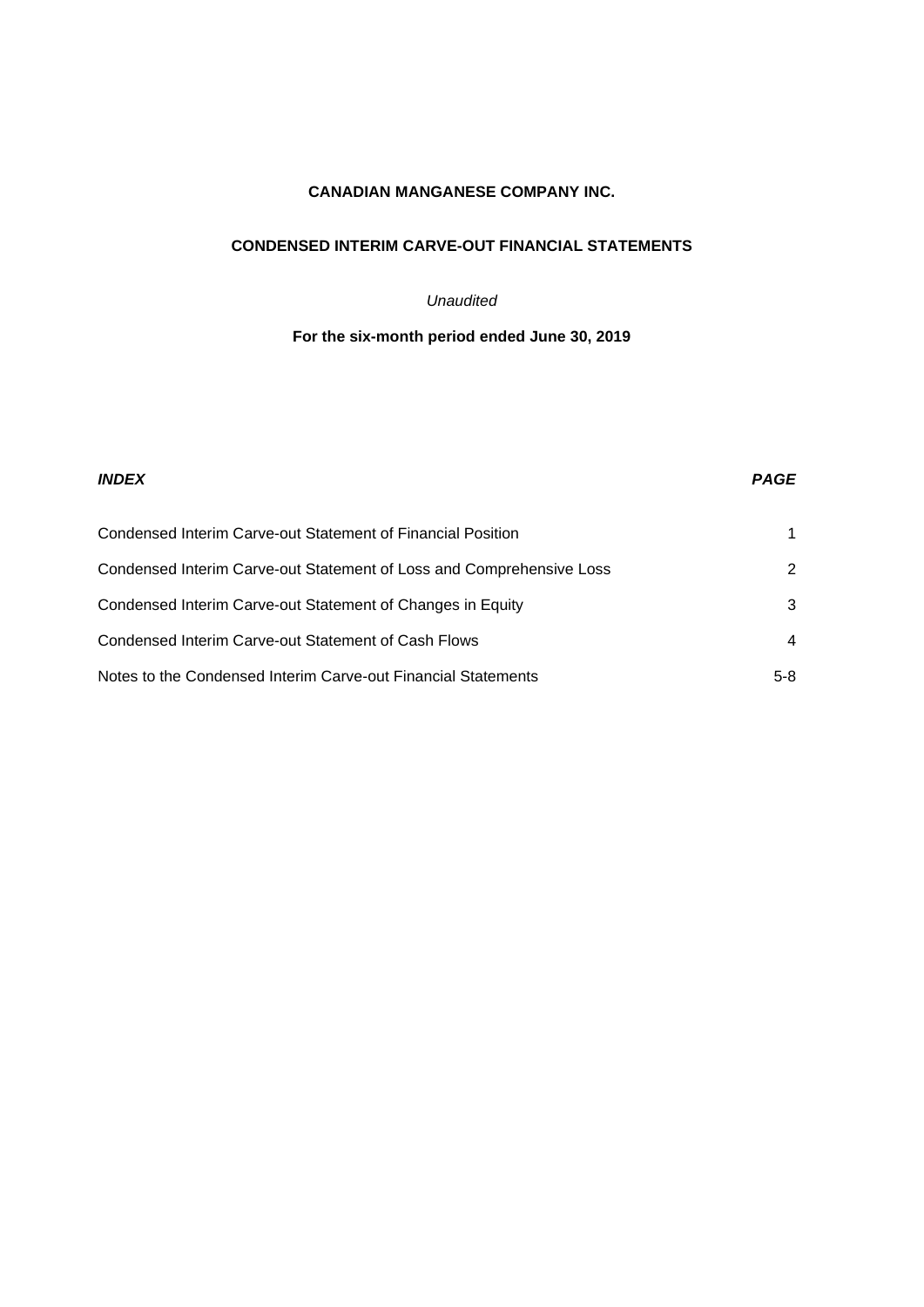## **Condensed Interim Carve-out Statement of Financial Position**

**As at June 30, 2019**

| Unaudited                                  |              |                 |              |
|--------------------------------------------|--------------|-----------------|--------------|
| Expressed in Canadian Dollars              | <b>Notes</b> | <b>June 30,</b> | December 31, |
|                                            |              | 2,019           | 2018         |
| <b>Assets</b>                              |              | \$              | \$           |
| <b>Current assets</b>                      |              |                 |              |
| Cash and cash equivalents                  | 6            | 4,384           | 4,682        |
| Trade and other receivables                |              | 225             | 112          |
| Total current assets                       |              | 4,609           | 4,794        |
| <b>Non-current assets</b>                  |              |                 |              |
| Exploration and evaluation assets          | 5            | 4,641,940       | 4,637,333    |
| Total non-current assets                   |              | 4,641,940       | 4,637,333    |
| <b>Total assets</b>                        |              | 4,646,549       | 4,642,127    |
| <b>Equity and liabilities</b>              |              |                 |              |
| <b>Current liabilities</b>                 |              |                 |              |
| Trade and other payables                   |              |                 |              |
| <b>Total current liabilities</b>           |              | -               |              |
| <b>Shareholder's Equity</b>                |              |                 |              |
| Owner's investment                         |              | 4,646,549       | 4,642,127    |
| Total shareholder's equity                 |              | 4,646,549       | 4,642,127    |
| Total shareholder's equity and liabilities |              | 4,646,549       | 4,642,127    |

## **COMMITMENTS AND CONTINGENCIES (Notes 2 and 8)**

The financial statements were approved by the Board of Directors on October 28, 2019 and signed on its behalf by:

Signed "John F. Kearney" , Director Signed "Danesh K. Varma" , Director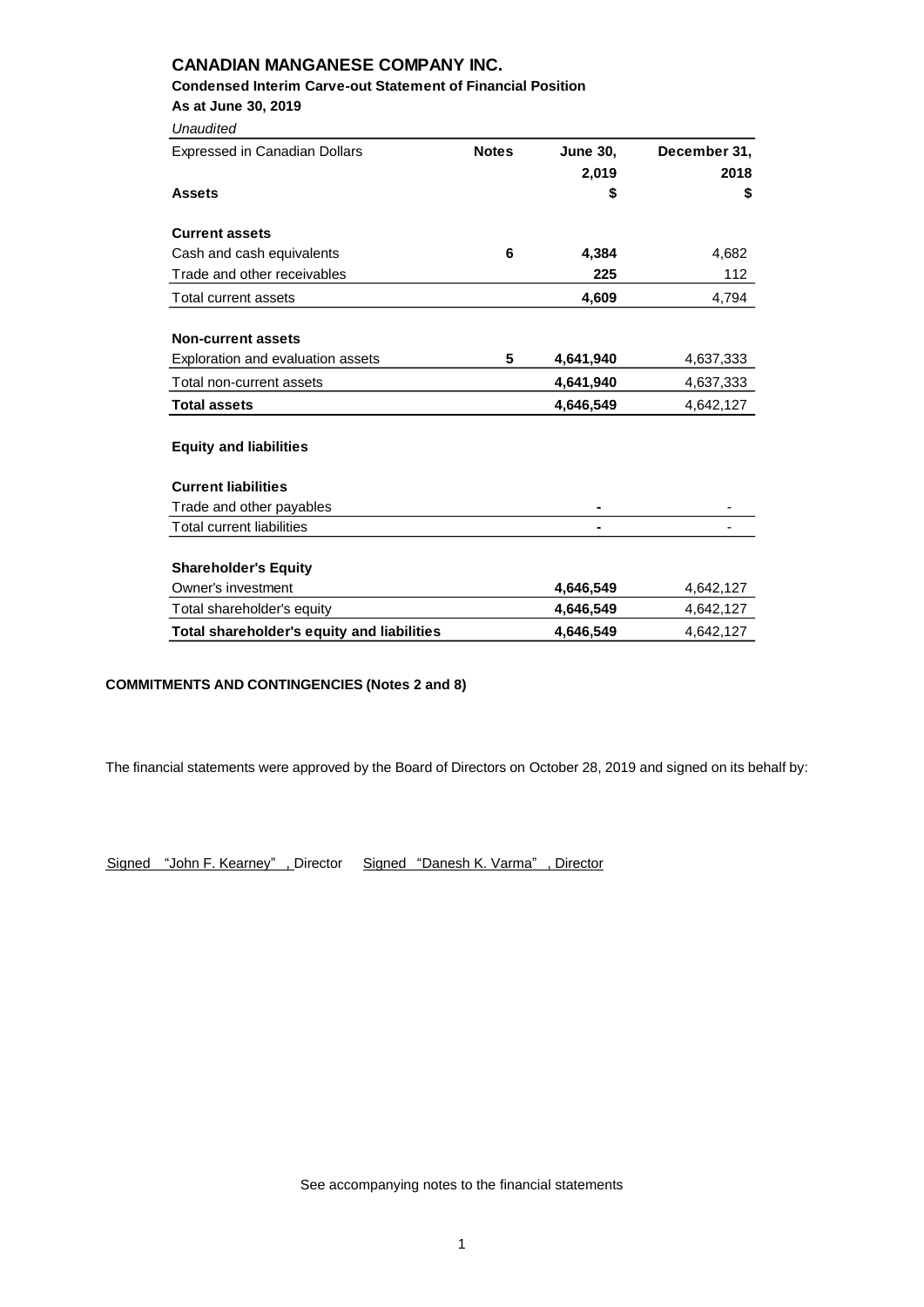## **Condensed Interim Carve-out Statement of Loss and Comprehensive Loss**

**For the six-month periods ended June 30, 2019**

*Unaudited*

|                                                  |              |        | Three months             |        | <b>Six months</b> |
|--------------------------------------------------|--------------|--------|--------------------------|--------|-------------------|
|                                                  |              |        | ended June 30,           |        | ended June 30,    |
| Expressed in Canadian Dollars                    | <b>Notes</b> | 2019   | 2018                     | 2019   | 2018              |
|                                                  |              |        |                          | \$     | \$                |
| General and administrative expenses:             |              |        |                          |        |                   |
| Professional fees                                |              | 225    | $\overline{\phantom{a}}$ | 225    |                   |
| Filing fees                                      |              | 200    | $\overline{\phantom{0}}$ | 200    | 200               |
| Office expenses                                  |              | 66     | 65                       | 132    | 107               |
| Management fee                                   | 4            | 40,583 | 54,839                   | 81,165 | 109,679           |
| Loss before other items                          |              | 41.074 | 54.904                   | 81,722 | 109,986           |
|                                                  |              |        |                          |        |                   |
| Total loss and comprehensive loss for the period |              | 41.074 | 54.904                   | 81,722 | 109,986           |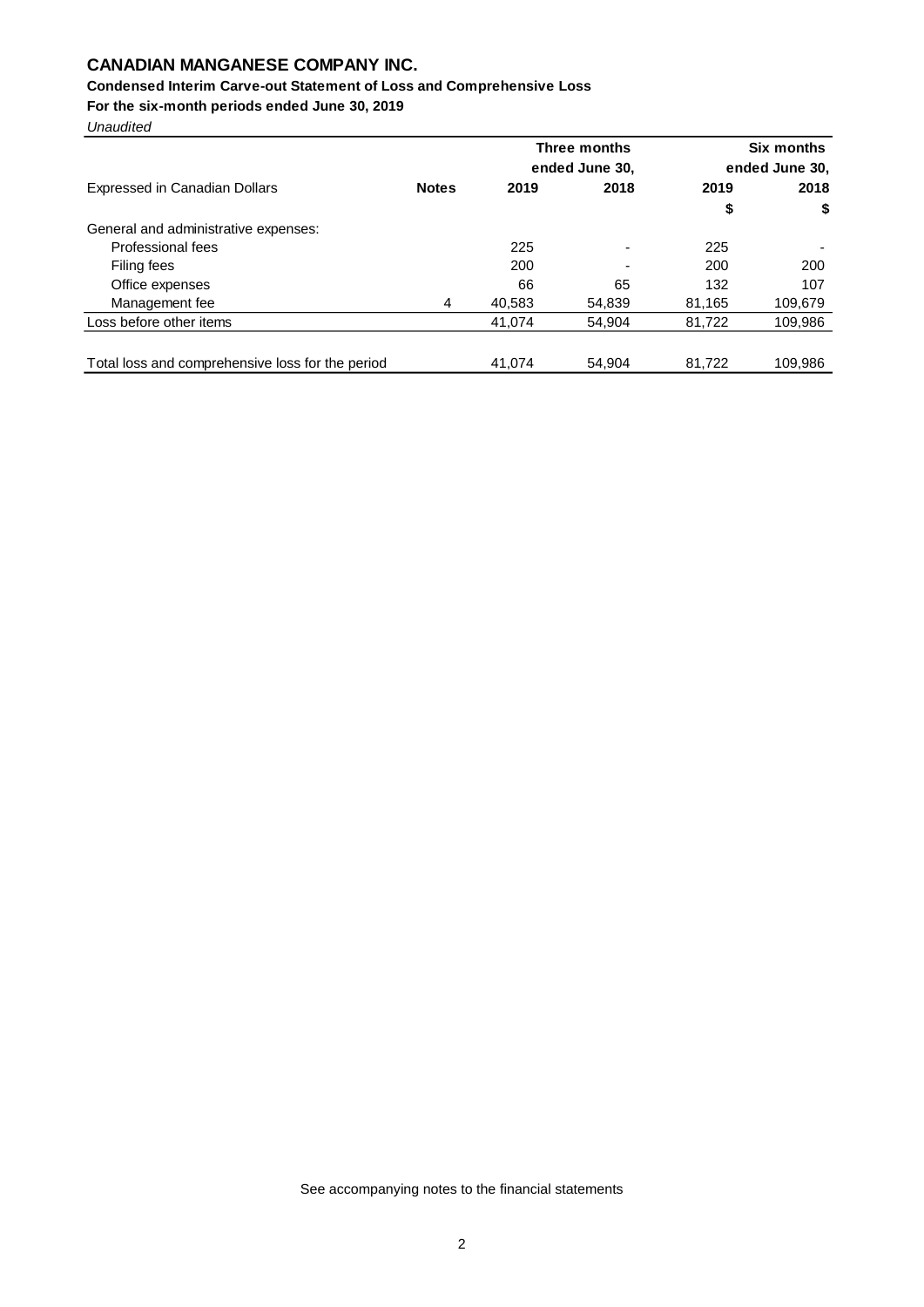# **Condensed Interim Carve-out Statement of Changes in Equity**

**For the six-month period ended June 30, 2019**

| Unaudited |
|-----------|
|           |

| <b>Expressed in Canadian Dollars</b>    | Owner's    |
|-----------------------------------------|------------|
|                                         | investment |
|                                         | 5          |
| Balance as at December 31, 2017         | 4,627,650  |
| Contribution by owner                   | 114,678    |
| Total comprehensive loss for the period | (109, 986) |
| Balance as at June 30, 2018             | 4,632,342  |
| Contribution by owner                   | (64, 678)  |
| Total comprehensive loss for the year   | 74,463     |
| Balance as at December 31, 2018         | 4,642,127  |
| Contribution by owner                   | 86,144     |
| Total comprehensive loss for the period | (81,722)   |
|                                         | 4.646.549  |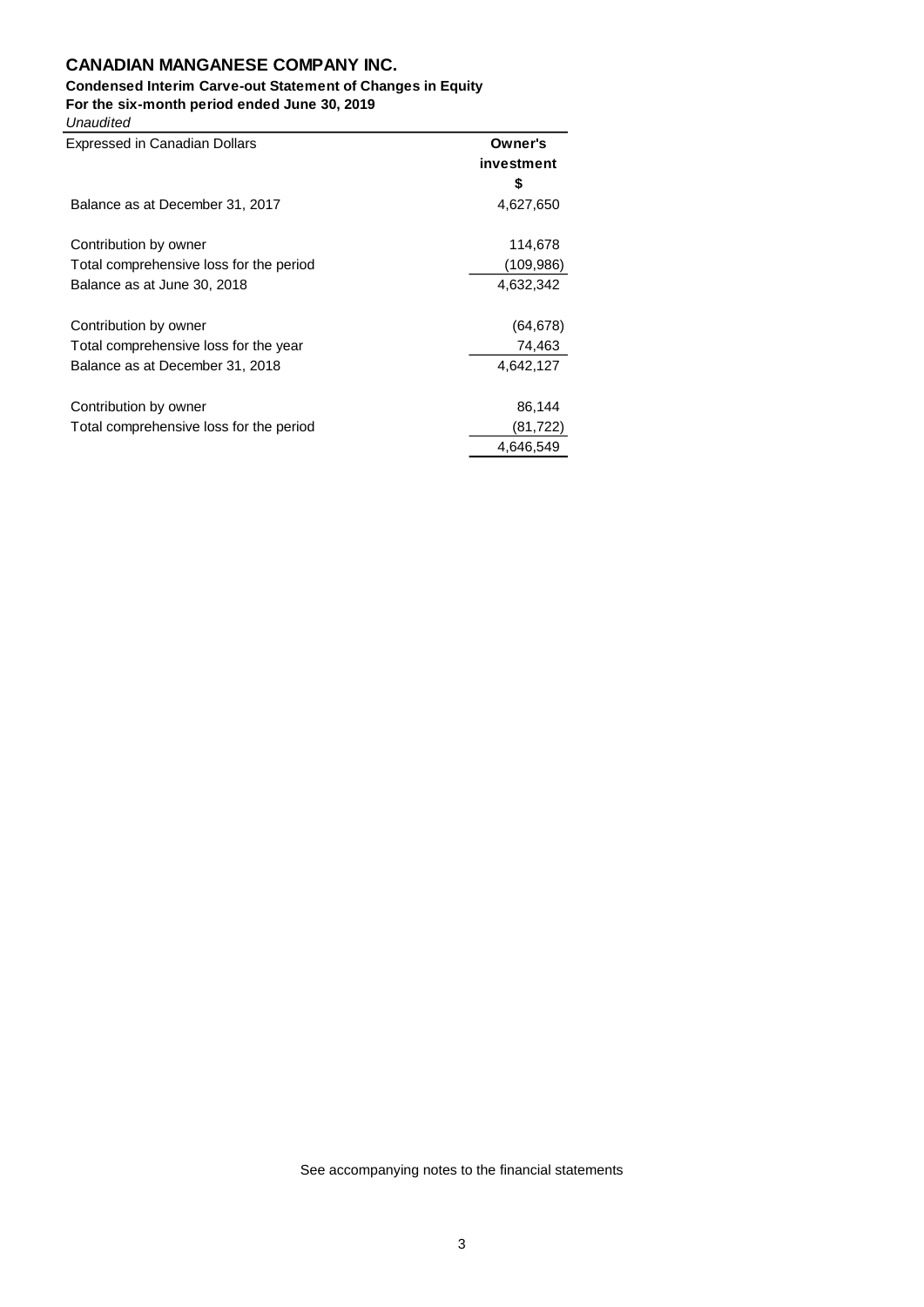## **Condensed Interim Carve-out Statement of Cash Flow**

**For the six-month period ended June 30, 2019**

| Unaudited                                                |              |               |               |
|----------------------------------------------------------|--------------|---------------|---------------|
| <b>Expressed in Canadian Dollars</b>                     | <b>Notes</b> | June 30, 2019 | June 30, 2018 |
|                                                          |              |               |               |
| Cash flow from operating activities                      |              |               |               |
| Loss for the period                                      |              | (81, 722)     | (109, 986)    |
|                                                          |              | (81, 722)     | (109, 986)    |
| <b>Movements in working capital</b>                      |              |               |               |
| (Decrease)/increase in trade and other receivables       |              | (113)         | 43            |
| (Increase)/decrease in trade and other payables          |              |               |               |
| Net cash flows used in operating activities              |              | (81, 835)     | (109, 943)    |
|                                                          |              |               |               |
| Cash flows from investing activities                     |              |               |               |
| Investment in exploration and evaluation assets          |              | (4,607)       | (5,007)       |
| Net cash flows from/(used in) investing activities       |              | (4,607)       | (5,007)       |
| Cash flows from financing activities                     |              |               |               |
| Owner's investment                                       |              | 86,144        | 114,678       |
| Net cash flows from financing activities                 |              | 86,144        | 114,678       |
| Net (decrease)/increase in cash and cash equivalents     |              | (298)         | (272)         |
| Cash and cash equivalents at the beginning of the period |              | 4,682         | 4,657         |
|                                                          |              |               |               |
| Cash and cash equivalent at the end of the period        |              | 4,384         | 4,385         |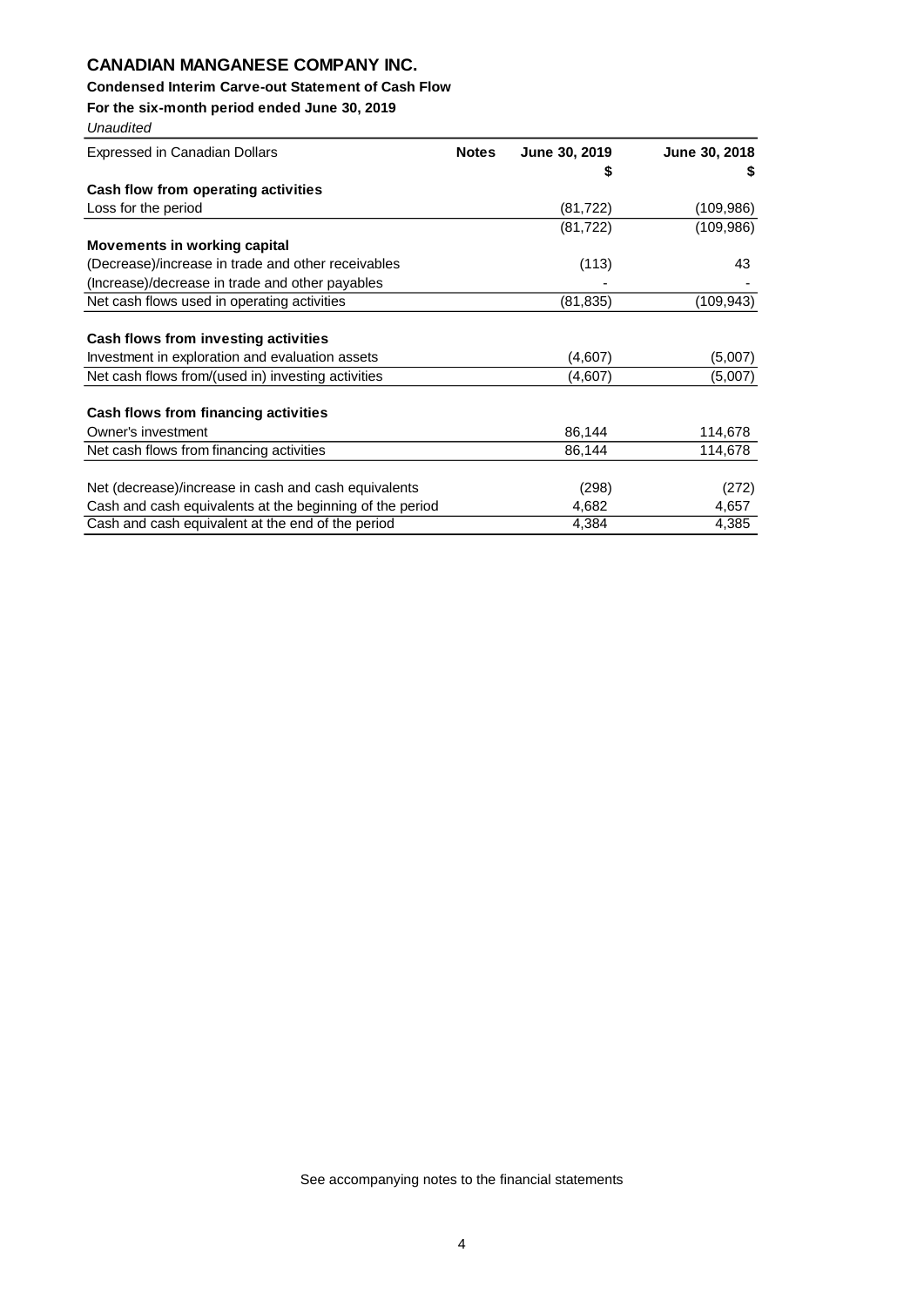## **1. BASIS OF PRESENTATION**

These condensed interim carve-out financial statements reflect the financial position, statement of operations and comprehensive loss, equity and cash flows related to assets and liabilities of Canadian Manganese Company Inc. (the "Company" or "Canadian Manganese"). The Company was incorporated on June 13, 2011 under the laws of Canada. The Company has been a wholly owned subsidiary of Buchans Resources Limited. The Company has interests in exploration and evaluation properties located in New Brunswick. Substantially all of the Company's efforts are devoted to financing and developing these properties. The Company's head office is located at 55 University Ave., Toronto, Ontario, M5J 2H7.

As Canadian Manganese has not historically prepared financial statements, the condensed interim carve-out financial statements have been prepared from the financial records of Buchans on a carve-out basis. The Condensed Interim Carveout Statement of Financial Position include all of the Canadian Manganese Net Assets. The Condensed Interim Carve-out Statement of Operations and Comprehensive Loss for each of the periods ended June 30,2019 and 2018 reflect all expenses and other income directly attributable to the Canadian Manganese Net Assets and Buchans' general and administrative expenses incurred in each of those years, as these expenditures were shared by the Canadian Manganese Net Assets. In some instances, certain expenses were not allocated as they would have related directly to Buchans. All inter-entity balances and transactions have been eliminated.

The carve-out financial statements were approved by the Board of Directors of Canadian Manganese on October 28, 2019.

These condensed interim carve-out financial statements of the Company have been prepared applying principles in accordance with International Accounting Standard 34, Interim Financial Reporting ("IAS 34") using accounting policies consistent with International Financial Reporting Standards ("IFRS"), as issued by the International Accounting Standards Board ("IASB"). These condensed interim carve-out financial statements do not include all of the information required for full annual financial statements and should be read in conjunction with the Company's audited financial statements for the year ended December 31, 2018 prepared in accordance with IFRS.

These condensed interim carve-out financial statements have been prepared based upon the historical cost amounts recorded by Buchans, with the exception of certain financial instruments measured at fair value. These condensed interim carve-out financial statements may not be indicative of Canadian Manganese financial performance and do not necessarily reflect what its financial position, results of operations, and cash flows would have been had Canadian Manganese operated as an independent entity during the years presented.

## **2. NATURE OF OPERATIONS AND GOING CONCERN**

There has been no determination whether the Company's interests in its properties contain mineral resource which are economically recoverable. The Company's exploration operations are subject to government legislation, policies and controls relating to prospecting, development, production, environmental protection, mining taxes and labour standards. In order for the Company to carry out its exploration and mining activities, the Company is required to hold certain permits. There is no assurance that the Company's existing permits will be renewed or that new permits that have been applied for will be granted. Major expenditures are required to locate and establish reserves, to develop metallurgical processes and to construct mining and processing facilities at a particular site. The Company's continued existence is dependent upon discovery of economically recoverable reserves, the ability to obtain necessary financing to complete development and future profitable production or proceeds from disposition. Although the Company has taken steps to verify title to properties in which it has an interest in accordance with industry standards for the current stage of development of such properties, these procedures do not guarantee the Company's title. Property title may be subject to government licensing requirements, social licensing requirements, unregistered prior agreements, unregistered claims, aboriginal claims and non-compliance with regulatory requirements. The Company's properties may also be subject to increases in taxes and royalties, renegotiating contracts and political uncertainty.

Canadian Manganese has incurred losses in all periods provided and has a working capital deficiency at June 30, 2019. Canadian Manganese has been dependent on its parent company, Buchans, to provide financing cash flows to date. There can be no assurance that financing activities will continue, or if the Company will be able to arrange financing. These financial statements are prepared on the basis that the Company will continue as a going concern, which assumes that the Company will be able to meet its obligations and continue its operations for its next fiscal year. Several conditions discussed below create a material uncertainty and significant doubt about the Company's ability to continue as a going concern.

At June 30, 2019, the Company had not achieved profitable operations, had an accumulated deficit since inception and expects to incur further losses in the development of its business. The Company relies on equity financing to fund its working capital requirements. The Company will need to generate additional financial resources in order to fund its planned exploration programs (see Note 6). There is a risk that additional financing will not be available to the Company on a timely basis or on acceptable terms. There are no assurances that the Company will continue to obtain additional financial resources and/or achieve positive cash flows or profitability. If the Company is unable to obtain adequate additional financing, the Company may be required to discontinue operations and exploration activities.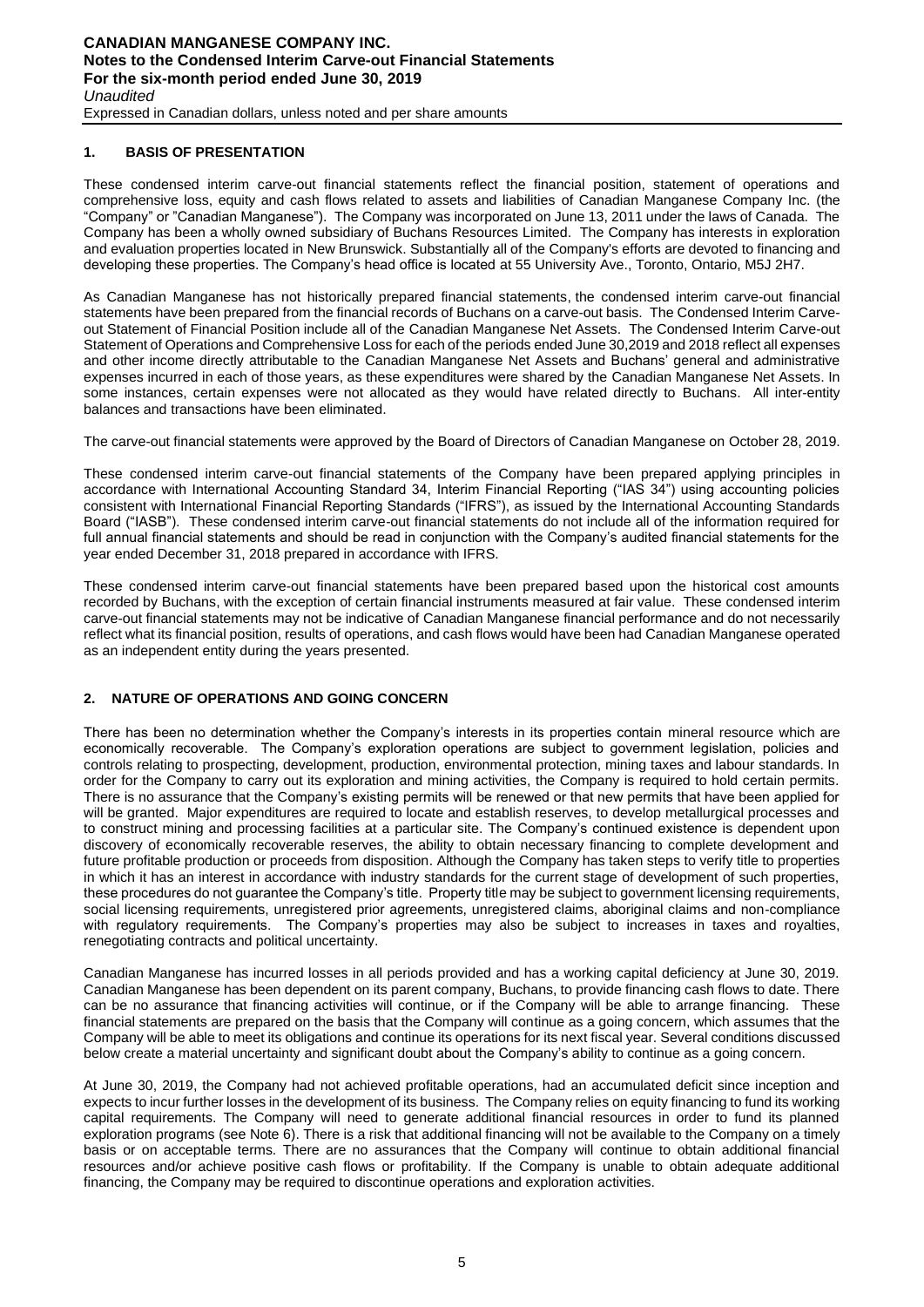Expressed in Canadian dollars, unless noted and per share amounts

# **3. SUMMARY OF SIGNIFICANT ACCOUNTING POLICIES**

## **Relationship with Buchans**

Buchans' net investment in Canadian Manganese is shown as owner's net investment in these carve-out financial statements. Changes in owner's net investment include net (loss)/income and net transfers to and from Buchans.

## **Accounting Changes**

On January 1, 2019, the Company adopted the new and amended IFRS pronouncements, including IFRS 16, Leases ("IFRS 16"), in accordance with transitional provision outlined in the respective standards. The adoption of these standards did not have a material impact on the consolidated results and financial position of the Company with the exception of IFRS 16, See Note 7.

Certain pronouncements were issued by the IASB or the IFRIC that are mandatory for accounting periods on or after January 1, 2019 or later periods. Many are not applicable or do not have a significant impact to the Company and have been excluded. The following have not yet been adopted and are being evaluated to determine their impact on the Company.

IFRS Standards issued but not yet effective:

| IAS 1              | Presentation of financial statements         |
|--------------------|----------------------------------------------|
| IFRS 3             | Business combinations                        |
| IFRS 3 and IFRS 11 | Joint arrangements                           |
| IFRS 10 and IAS 28 | Investments in Associates and Joint Ventures |

The Company has not yet determined the impact of these amendments on its financial statements.

## **4. RELATED PARTY TRANSACTIONS**

The remuneration of Directors, who are the key management personnel of the Company, is set out below in accordance with IAS 24 'Related Party Disclosures'. No fees were paid by the Company to directors for their services as directors of the Company in the periods ended June 30, 2019 and 2018.

These carve-out financial statements include an allocation of general and administrative expenses estimated to relate to the Company and presented as management fees in the statement of loss.

## **5. EXPLORATION AND EVALUATION ASSETS**

All exploration and evaluation assets are carried at cost less any applicable impairment provision. No impairment provision was recognized at June 30, 2019.

Exploration and evaluation activities are subject to various laws and regulations governing the protection of the environment. These laws and regulations are continually changing and generally becoming more restrictive. The Company believe its operations are materially in compliance with all applicable laws and regulations. The Company has made, and expects to make in the future, expenditures to comply with such laws and regulations.

The realisation of the exploration and evaluation assets is dependent on the successful development of economic resources, including the ability to raise finance to develop the projects. Should this prove unsuccessful the value included in the statement of financial position would be written off. By its nature there is inherent uncertainty in such expenditure as to the value of the asset.

The Company holds a 100% interest in the Woodstock project located northwest of the town of Woodstock, New Brunswick. A portion of the project is subject to a 1% gross sales royalty upon commencement of commercial production, with the Company retaining certain rights to buy back one half of the royalty.

## **6. CASH AND CASH EQUIVALENTS**

Cash and cash equivalents comprise cash balances held for the purposes of meeting short-term cash commitments and investments which are readily convertible to a known amount of cash and are subject to an insignificant risk of change in value, with a maturity of three months or less from the date of investment.

## **7. CAPITAL STOCK**

The Company has authorized and unlimited number of common shares.

See Note 11.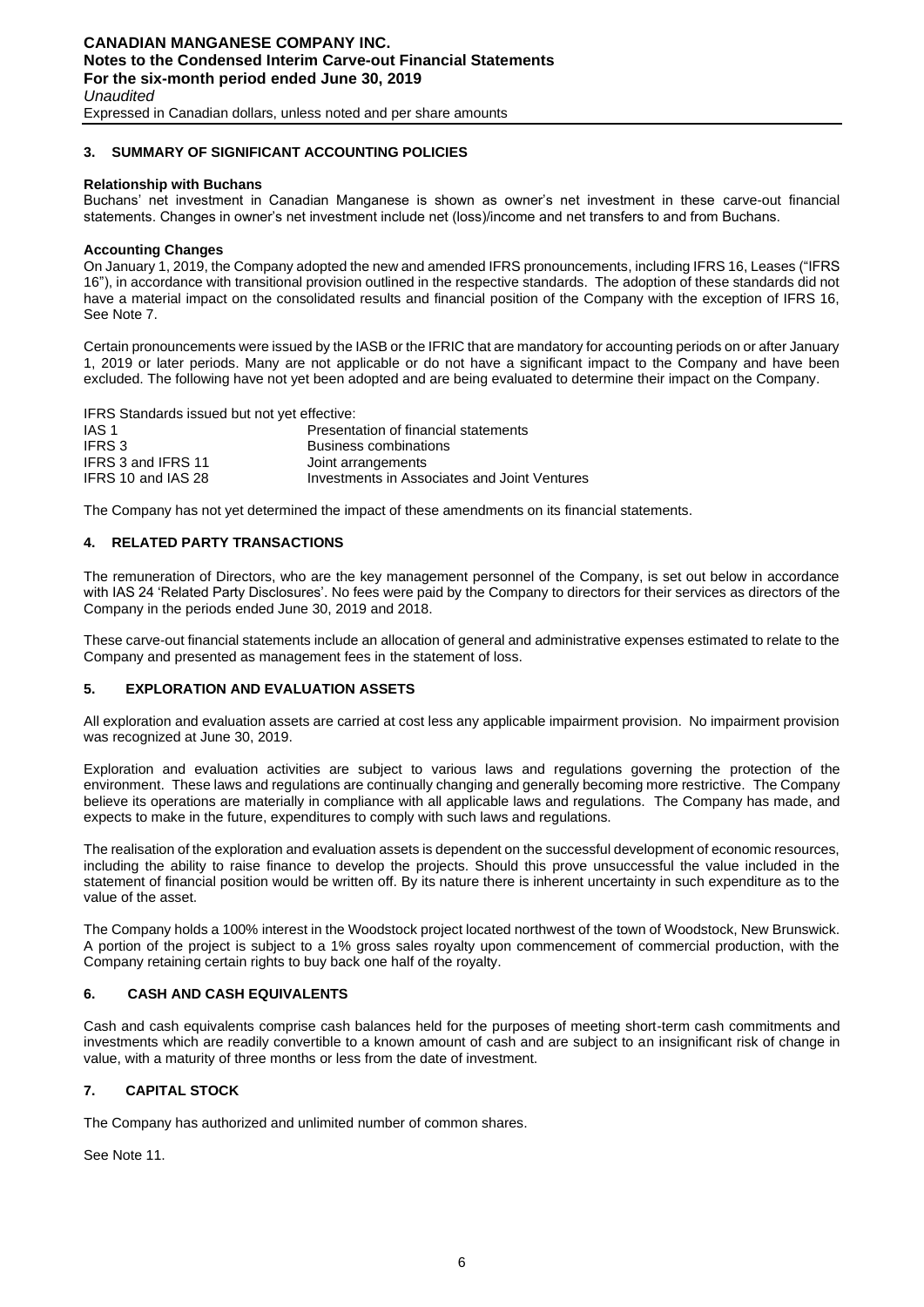## **8. COMMITMENTS AND CONTINGENCIES**

The Company's mining and exploration activities are subject to various laws and regulations governing the protection of the environment. These laws and regulations are continually changing and generally becoming more restrictive. The Company believes its operations are materially in compliance with all applicable laws and regulations. The Company has made, and expects to make in the future, expenditures to comply with such laws and regulations.

#### **9. FINANCIAL INSTRUMENTS**

The Company's risk exposures and the impact on the Company's financial instruments are summarized below. There have been no changes in the risks, objectives, policies and procedures.

#### **Fair value**

The Company has designated its short-term investments as fair value through profit or loss ("FVPL"), which are measured at fair value. Cash and receivables and other assets are measured at amortized cost. Trade and other payables and due to related parties are classified for accounting purposes as other financial liabilities, which are measured at amortized cost.

As at June 30, 2019, the carrying and fair value amounts of the Company's financial instruments are approximately equivalent due to the relatively short periods to maturity of these instruments.

Fair value estimates are made at a specific point in time, based on relevant market information and information about financial instruments. These estimates are subject to and involve uncertainties and matters of significant judgment, therefore cannot be determined with precision. Changes in assumptions could significantly affect the estimates.

#### **Fair Value Hierarchy**

The fair value hierarchy has the following levels: (a) quoted prices (unadjusted) in active markets for identical assets or liabilities (Level 1); (b) inputs other than quoted prices included in Level 1 that are observable for the asset or liability, either directly (i.e., as prices) or indirectly (i.e., derived from prices) (Level 2); and (c) inputs for the asset or liability that are not based on observable market data (unobservable inputs) (Level 3). At June 30, 2019, the Company's financial instruments that are carried at fair value, consisting of marketable securities, have been classified as Level 1 within the fair value hierarchy.

#### **Interest rate risk**

The Company has cash balances and no interest-bearing debt. The Company's current policy is to invest excess cash in investment-grade short-term deposit certificates issued by major banks with a credit rating of at least BBB-. The Company periodically monitors the investments it makes and is satisfied with the credit ratings of its banks.

#### **Credit risk**

Credit risk is the risk that a client or vendor will be unable to pay or receive any amounts owed or owing by the Company. Management's assessment of the Company's risk is low as it is primarily attributable to funds held in banks. The note receivable from Xtierra is subject to higher credit risk, however, management believes that it remains recoverable and has entered into a further agreement with Xtierra in 2018. See Note 9.

#### **Commodity price risk**

The ability of the Company to develop its properties and the future profitability of the Company is directly related to the market price of certain minerals, particularly gold.

#### **Liquidity Risk**

The Company's approach to managing liquidity risk is to ensure that it will have sufficient liquidity to meet liabilities when due. At June 30, 2019, the Company had cash of \$4,386 (2018 - \$4,682) to settle accounts payable and accrued liabilities of \$Nil (2018 - \$Nil). All of the Company's financial liabilities have contractual maturities of less than 30 days and are subject to normal trade terms.

#### **Market Risk**

Market risk is the risk that the fair value of, or future cash flows from, the Company's financial instruments will significantly fluctuate because of changes in market prices. The Company is exposed to market risk with respect to its marketable securities and unfavourable market conditions could result in dispositions of marketable securities at less than favorable prices.

#### **Capital Risk**

The Company manages its capital to ensure that there are adequate capital resources for the Company to maintain and explore its exploration assets. The capital structure of the Company consists of shareholders' equity.